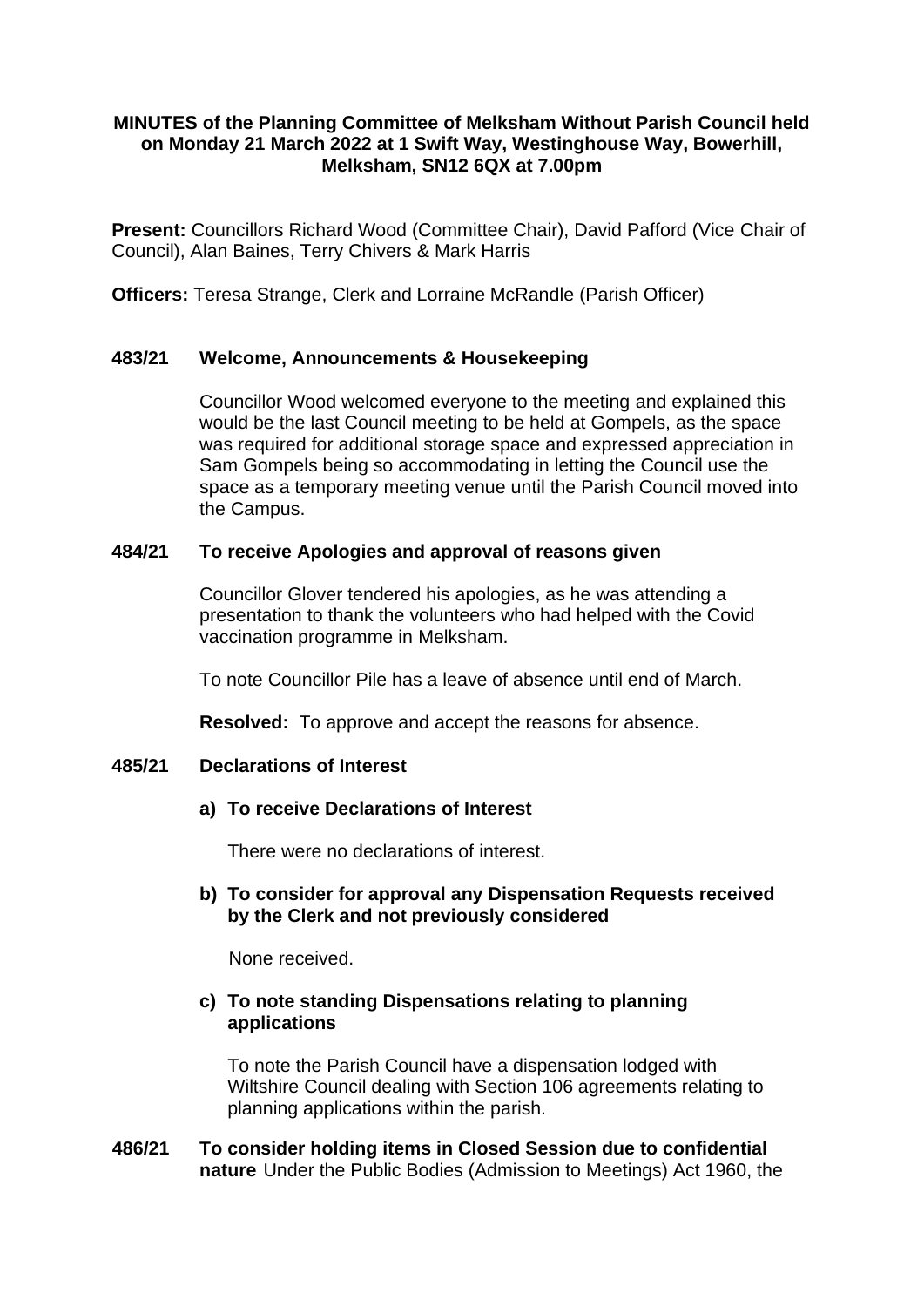public and representatives of the press and broadcast media be excluded from the meeting during consideration of business, where publicity would be prejudicial to the public interest because of the confidential nature of the business to be transacted.

The Clerk explained Members may wish to hold item 12(c)(ii) in closed session if necessary.

**Resolved:** To hold item 12(c)(ii) in closed session if necessary.

# **487/21 Public Participation**

No members of public were present at this point. However, two members of public arrived during the meeting, in order to attend the Highways meeting which was taking place after the Planning meeting.

# **488/21 To consider the following Planning Applications:**

**[PL/2022/00927:](https://development.wiltshire.gov.uk/pr/s/planning-application/a0i3z000017RruUAAS/pl202200927)** Walnut Cottage, Shaw Hill, Shaw. Proposed timber deck approx. 500mm above finish ground level, to allow for level access into hydrotherapy pool within covered glazed aluminium structure**.** 

**Comments:** No objection.

**PL/2022/01345**: 181 Woodrow Road, Melksham. Single-storey timberframed shed extension to side path of dwelling

# **Comments:** No objection.

- Councillor Chivers arrived at 7.05pm and apologised for being late.
- **PL/2022/01403**: 13 Grange Close, Whitley. Proposed Porch & Single Storey Rear Extension.

# **Comments:** No objection.

PL/2022/01432: Frogditch Farm, 225 Lower Woodrow. Extension to dwelling and erection of detached car port.

**Comments:** No objection.

**PL/2022/01643:**64 Locking Close, Bowerhill. Certificate of lawfulness application (existing) for use of land to the rear as domestic garden and erection of shed.

**Comments:** No objection.

**489/21 Revised Plans** To comment on any revised plans received within the required timeframe (14 days)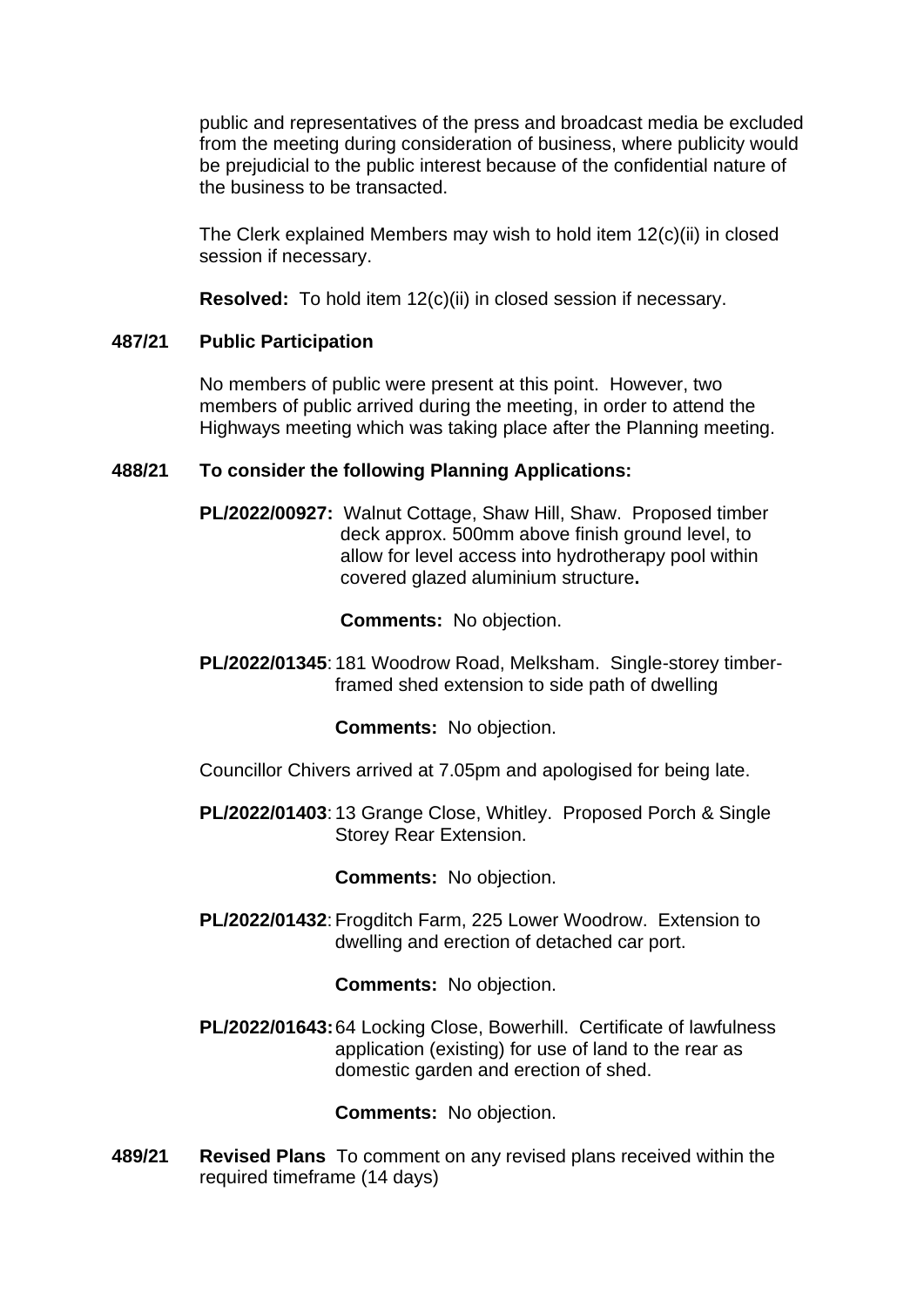No revised plans were received.

**490/21 Planning Enforcement:** To note any new planning enforcement queries raised and updates on previous enforcement queries.

#### **a) Removal of hedgerow on Top Lane, Whitley**

The Clerk explained following concerns at the removal of the hedgerow on Top Lane she had contacted Planning Enforcement to investigate.

#### **b) Erection of metal framed storage facility at Hangars 5-8 Lancaster Road, Bowerhill**

The Clerk explained that what looked like a temporary metal framed storage facility had been erected between two hangars, noticeable from Portal Way. Planning Enforcement had been made aware, in order to ascertain if the relevant permissions had been sought.

Concern was raised, as well as the hedgerow being removed around the boundary of the new Dick Lovett building on Portal Way, it appeared trees had also been removed which it was felt was not in line with the planning application.

The Clerk agreed to investigate this and report to Planning Enforcement if necessary.

**491/21 Planning Appeal: APP/Y3940/W/21/3285428: Semington Road.** To note outcome of appeal hearing (if received)

> The Clerk explained the outcome of the appeal hearing was not available as yet, with officers constantly checking Wiltshire Council's Planning Portal for an update. Members would be made aware of the outcome as soon as it was uploaded to the system.

#### **492/21 Planning Decisions:**

**a) Solar Farm & Battery Storage Facility (20/06840), Land North of Melksham Sub Station, Beanacre. To note response from the Planning Officer, Wiltshire Council following queries relating to access and egress to/from site as noted in the Officer Report/Decision Notice**

It was noted Wiltshire Council had acknowledged the discrepancy within the preliminary Construction Traffic Management Plan, with reassurances that the final Construction Traffic Management Plan which would be submitted for approval in due course, would be reviewed by the Highway Authority to ensure it was fit for purpose and show the correct routing for construction traffic.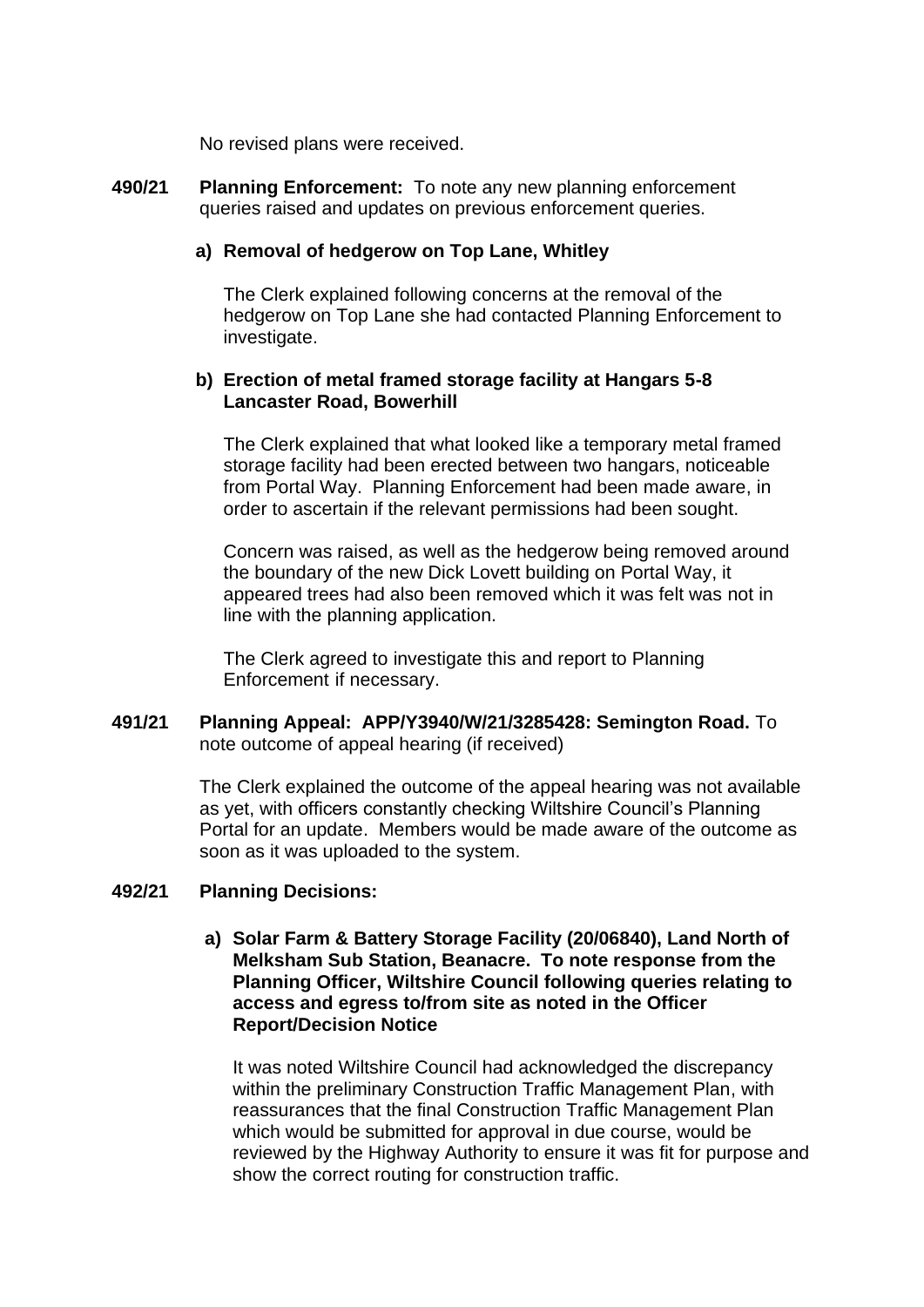# **493/21 Planning Policy**

# **a) WALPA (Wiltshire Area Local Planning Alliance) Update**

The Clerk explained WALPA were very interested in the outcome of the appeal hearing for the development of 50 dwellings (20/07334/OUT) to the rear of Townsend Farm, as this had implications not just for those communities in Wiltshire with a Neighbourhood Plan, but for every community in the Country with a Neighbourhood Plan if the Appeal was upheld by the Planning Inspectorate.

# **b) Priority for People Update from Workshop 9 February (if received)**

The Clerk explained there was no update since the meeting on 9th February and noted within the recent grant award received from Locality for the Neighbourhood Plan review, £900 had been applied for by the Town Council for Priority for People, however, this needed to be spent by the end of this month.

#### **c) Neighbourhood Planning**

#### **i) To reflect on responses to planning applications for review of the Neighbourhood Plan**

The Clerk explained following a recent site visit to Hornchurch Road Public Open Space to discuss the removal of trees/hedges from one of the boundaries, this had exposed a ditch, which needed to be cleared by Wiltshire Council's Drainage Team prior to any re-planting. Therefore, wondered whether there needed to be something within the Neighbourhood Plan to say any planting needed to be set back from water courses, including 'running ditches' to enable access to undertake maintenance appropriately.

**Recommendation:** To suggest to the Neighbourhood Plan Steering Group reference is made within the revised Neighbourhood Plan for the need to have gaps between planting on new developments and water courses, including 'running ditches' in order for them to be maintained appropriately.

# **ii) To note minutes of Steering Group meeting held on 16 March 2022**

Unfortunately, given the short timeframe, these had yet to be produced, but would follow shortly.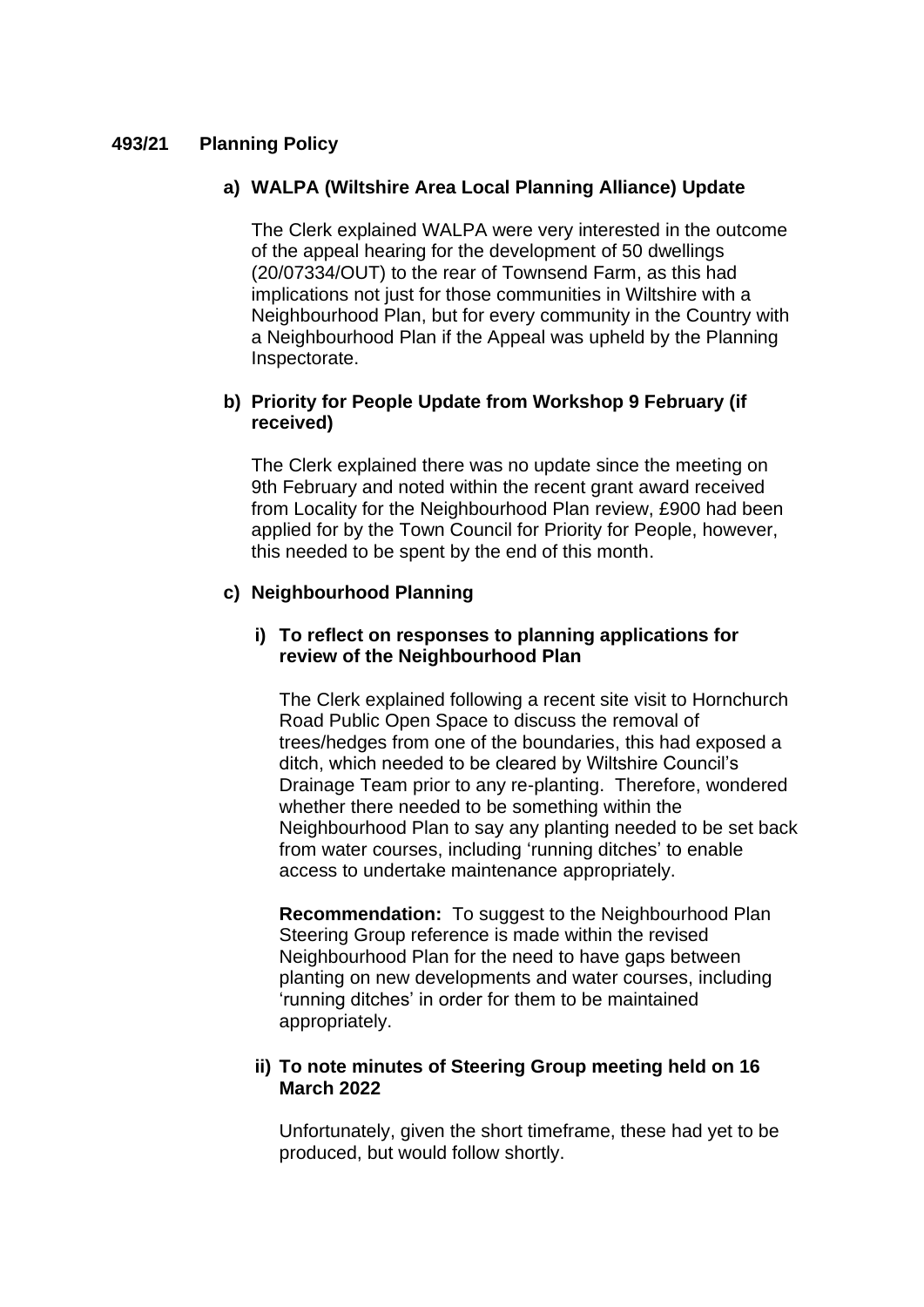# **iii)To note changes to planning classes in September 2020**

The Clerk stated there had been discussions recently regarding changes to planning classes, particularly class E which now included several previous classes:

Class E: Commercial, Business and Service:

- a) Shops (other than for the sale of hot food)
- b) Food and drink which is mostly consumed on the premises
- c) Those premises visited by members of the public i.e.: financial services, professional services (other than medical services) and any other services which it is appropriate to provide in a commercial, business or service locality.
- d) Indoor sport and recreation (not swimming pools, ice rinks or motorised vehicles or firearms)
- e) Medical services not attached to the residence of the practitioner.
- f) Non-residential creche, day centre or nursery.
- g) i) office ii) the research and development of products or processes or iii) any industrial process, (which can be carried out in any residential area without causing detriment to the amenity of the area.

New planning rules meant under permitted development these premises could be changed to:

- Mixed use for any purpose within Class E and up to 2 flats, subject to prior approval. (Permitted Development Glass G)
- Mixed use for any purpose within Class E and up to 2 flats to a use for any propose in Class E (Permitted Development Class H)
- A state-funded school falling with Class FI(a) (Permitted Development Class I)( (and back to previously lawful use (Permitted Development Class U).

The Clerk explained this had also been raised at a recent Neighbourhood Plan meeting, at which various working groups were suggested in order to cover the various topics as part of the review of the Neighbourhood Plan, for which volunteers were sought. The various topics include:

| Housing                  | Local Green Space  | <b>Climate Issues</b> |
|--------------------------|--------------------|-----------------------|
| Heritage                 | <b>Town Centre</b> | A350 Bypass           |
| Wilts & Berks Canal Link |                    |                       |

A member of the public at the meeting, volunteered to sit on the Housing Task Group.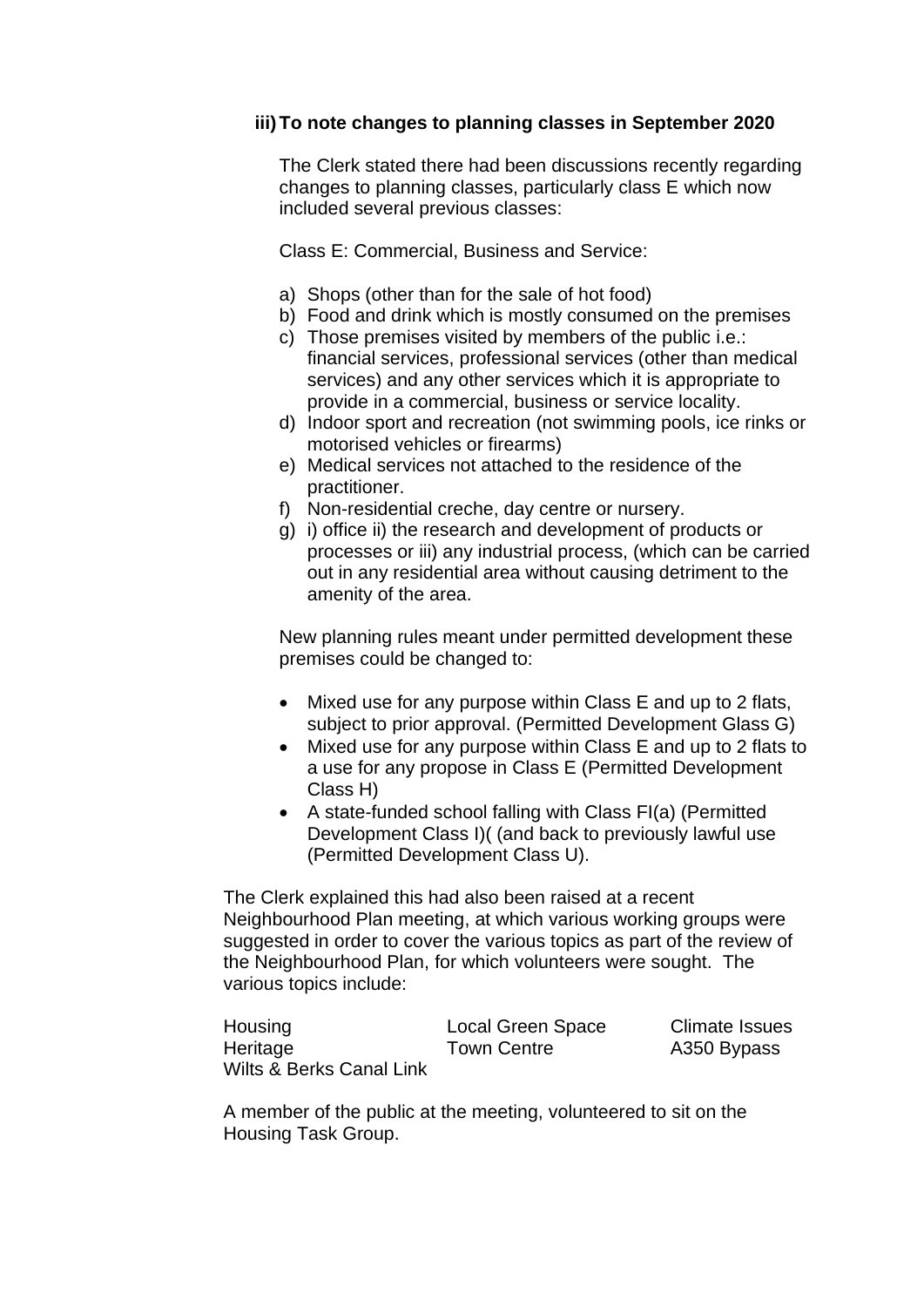Councillor Harris having already volunteered to be on the A350 proposed bypass working group, volunteered to be on the Wilts & Berks Canal link group.

# **494/21 S106 Agreements and Developer meetings:** *(Standing Item)*

# **a) To note update on ongoing and new S106 Agreements**

# **i) Update on Footpath to rear of Melksham Oak School.**

The Clerk explained that following a query by Councillor Glover earlier in the day regarding the route of the footpath to the rear of Melksham Oak she had sought clarification from Wiltshire Council, with confirmation it would come out onto the A365 with a gate to the side of the school for access. Thus, pedestrians to use as a through route without having to travel through the school.

Wiltshire Council were currently looking to install a Toucan Crossing on Eastern Way as part of this new route, but unfortunately funding for this had not been put into a Section 106 agreement and therefore were looking for funding from elsewhere.

It was understood following previous concerns regarding the proposed footpath, that Melksham Oak School were now on board with proposals.

# **ii) Bowood View. To receive update on Play Area**

No update to report.

# **iii) Pathfinder Way. Update on Play Area, Street works, Public Art, School**

The Clerk explained Wiltshire Councillor Nick Holder had contacted Wiltshire Council to express his frustration at the lack of progress at the installation of permanent street lighting and crossings and the play area being open, despite no inspections having taken place by the developer prior to its handover to the Parish Council in due course.

# **b) To note any S106 decisions made under delegated powers**

None to report.